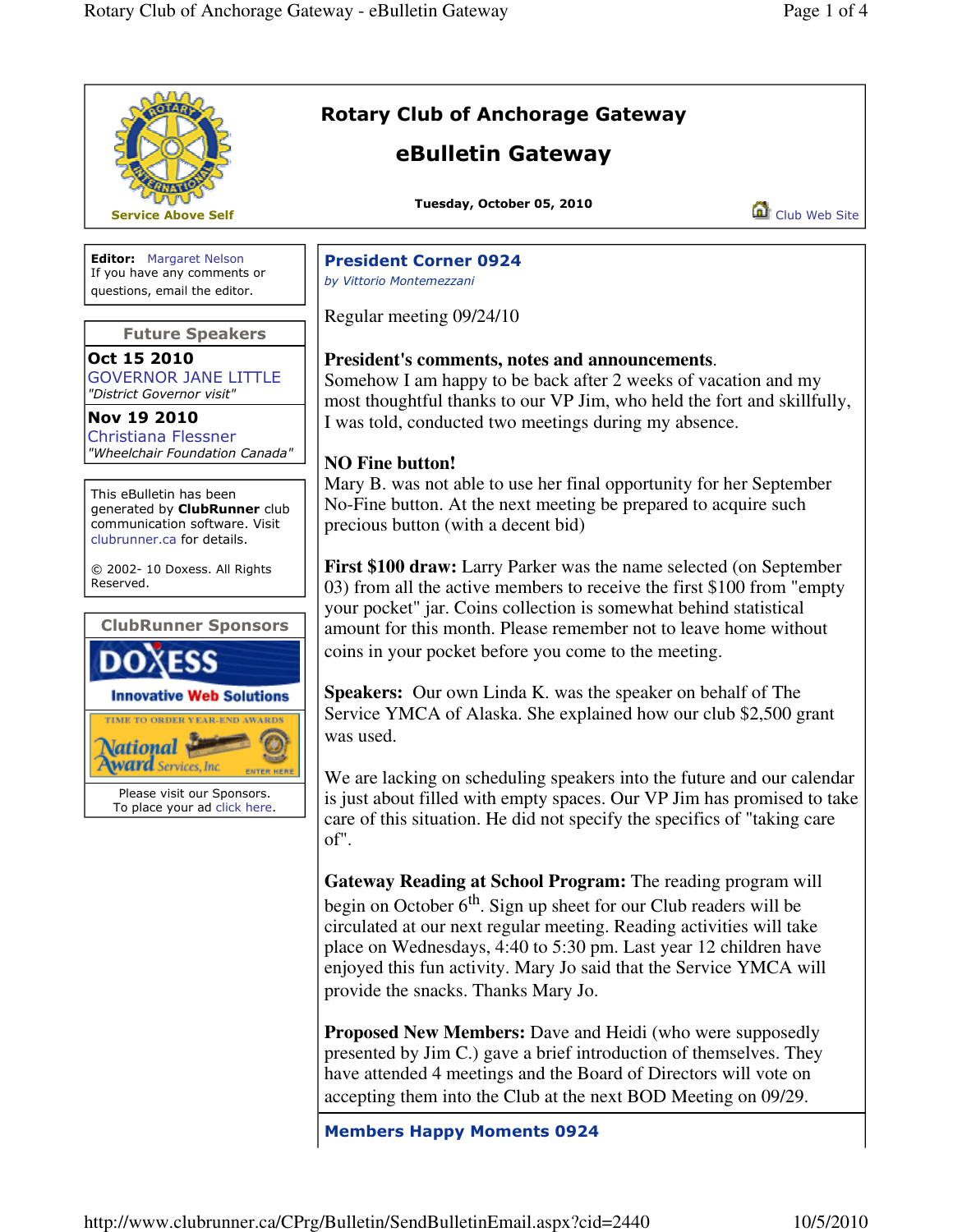by Vittorio Montemezzani

### **MEMBERS ANNOUNCEMENTS AND HAPPY MOMENTS** .

Mitzi paid happy dollars thanking our waitress on recovering and protecting the missing "empty your pockets" jar.

Mary Jo was elated that her "right hand" was the one giving the presentation / speech on The Service YMCA instead of herself.

Dru was happy that her husband was "on the road" (???)

Jim C. did not waste time underlying the fact that HIS guests were there (Dave and Heidi).

Victor was simply happy to be back to somehow protect the Club from the VP.

## **BEST WISHES TO OUR MEMBERS** :

# Birthday & Anniversary Report

Date Range: September 25 to<br>October 1

Sort By: Member Name | Date

#### Birthdays

Member Name Birthday Fassett, Ronald September 30

#### Anniversaries

 Member Name Anniversary / Spouse Name No member(s) have anniversaries within this range.

#### Club Anniversaries

Member Name **Induction Date / Number of Years**<br>(Effective the day of induction this (Effective the day of induction this year) Mishler, Mitzi September 28 2001 (9 years) Gilbert, Douglas Cotober 1 1998 (12 years)

#### Rotary International Corner 0924

by Vittorio Montemezzani

**What is your club known for?**

Rotary International News -- 24 September 2010

The Rotary Club of Greater Lake Charles, Louisiana, USA, holds an auction every year, raising money for scholarships to local universities and for The Rotary Foundation. For the past 20 years, the auction has been the activity that defines the club in the community.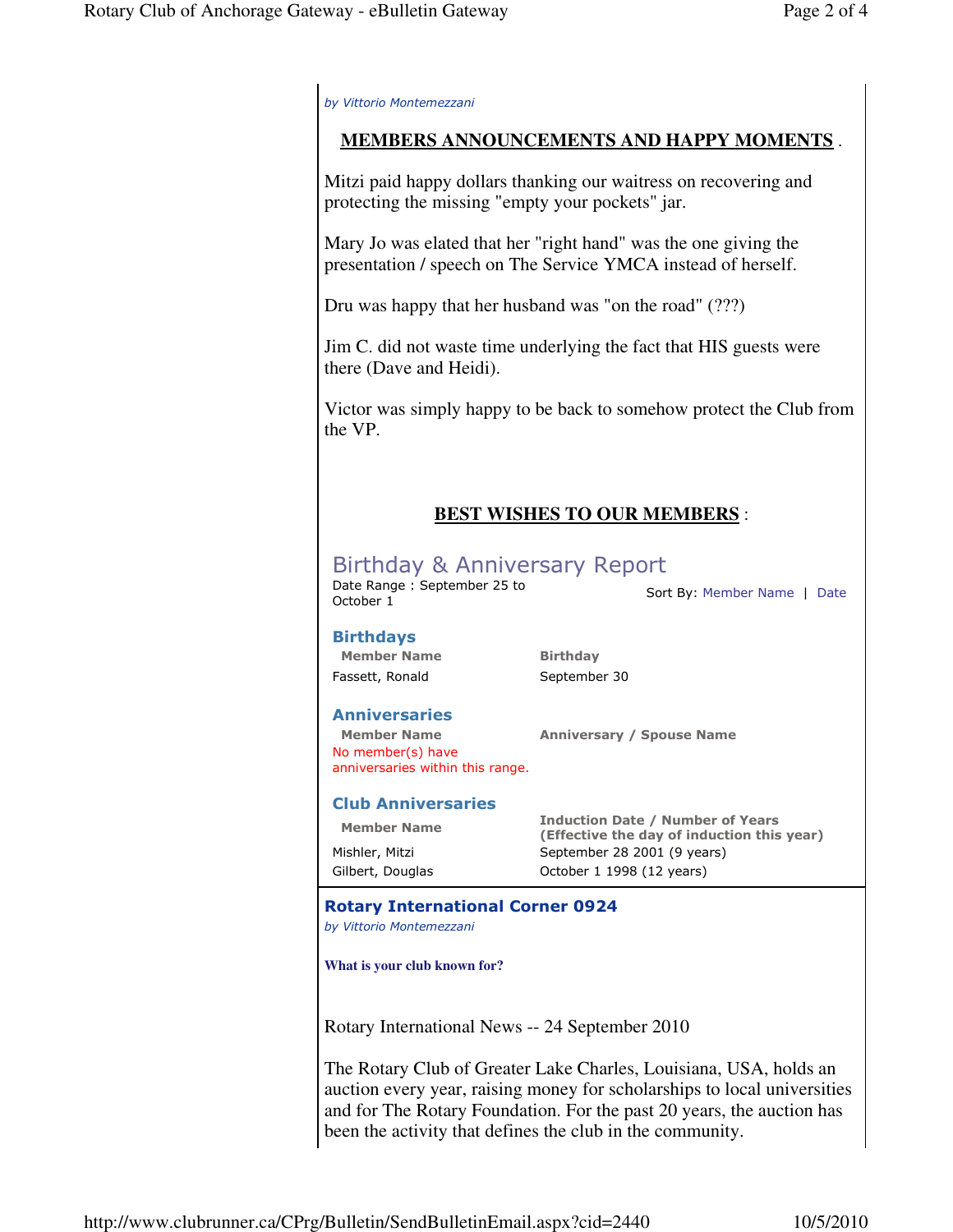The Rotary Club of Malone, New York, USA, has built a reputation out of its spaghetti dinners. "They always have a huge turnout and significant merchant support," notes Martha Weaver, a member of the club. "More than once, we have run out of spaghetti sauce."

For the Rotary Club of Calcutta Uptown, West Bengal, India, Rotary Foundation Matching Grant projects have been its signature in the rural areas of the Bengal region, helping provide eye care, computer centers for youth, and improved sanitation.

Developing signature activities that are visible in the community helps enhance the public image and awareness of Rotary, one of the priorities of the RI Strategic Plan. To encourage clubs to promote their own defining activities and to gather input from Rotarians, RI Vice President Thomas M. Thorfinnson recently moderated a discussion on Rotary International's official LinkedIn group.

RI directors will be moderating more discussions in the coming weeks, giving clubs a chance to share how their activities are helping to support the RI Strategic Plan. Join the discussion on LinkedIn .

"Surveys of Rotarians have made it clear to the Board that the vast majority of Rotarians want to be known for the good that we do. Signature activities or projects are a great way to make that happen," Thorfinnson says.

Mark Meyers, of the Rotary Club of Croydon South, Greater London, England, notes on LinkedIn that his club is known for its Christmas charity collection. "We organize a trailer with a sled on it and a public address system playing Christmas carols. Father Christmas encourages people to come out and greet their neighbors while club members circulate, asking for donations."

The Rotary Club of Strongsville, Ohio, USA, is known for its golf outing held in the middle of winter -- ice, snow, and all -- says club member Joseph Dzurilla. The Rotary Club of Delhi Vasant Valley, Delhi, India, creates awareness of Rotary through blood donation camps.

The Rotary clubs of Churchland-Portsmouth and Portsmouth, Virginia, USA, hold a barbecue networking event full of food, refreshments, and live entertainment. According to Bill Pollard, a member of the Churchland-Portsmouth club, about 3,000 people attend the event, with each club netting about \$10,000 to support local projects and programs.

How does your club help support the goals of the strategic plan? Join the LinkedIn discussion.

For more information: